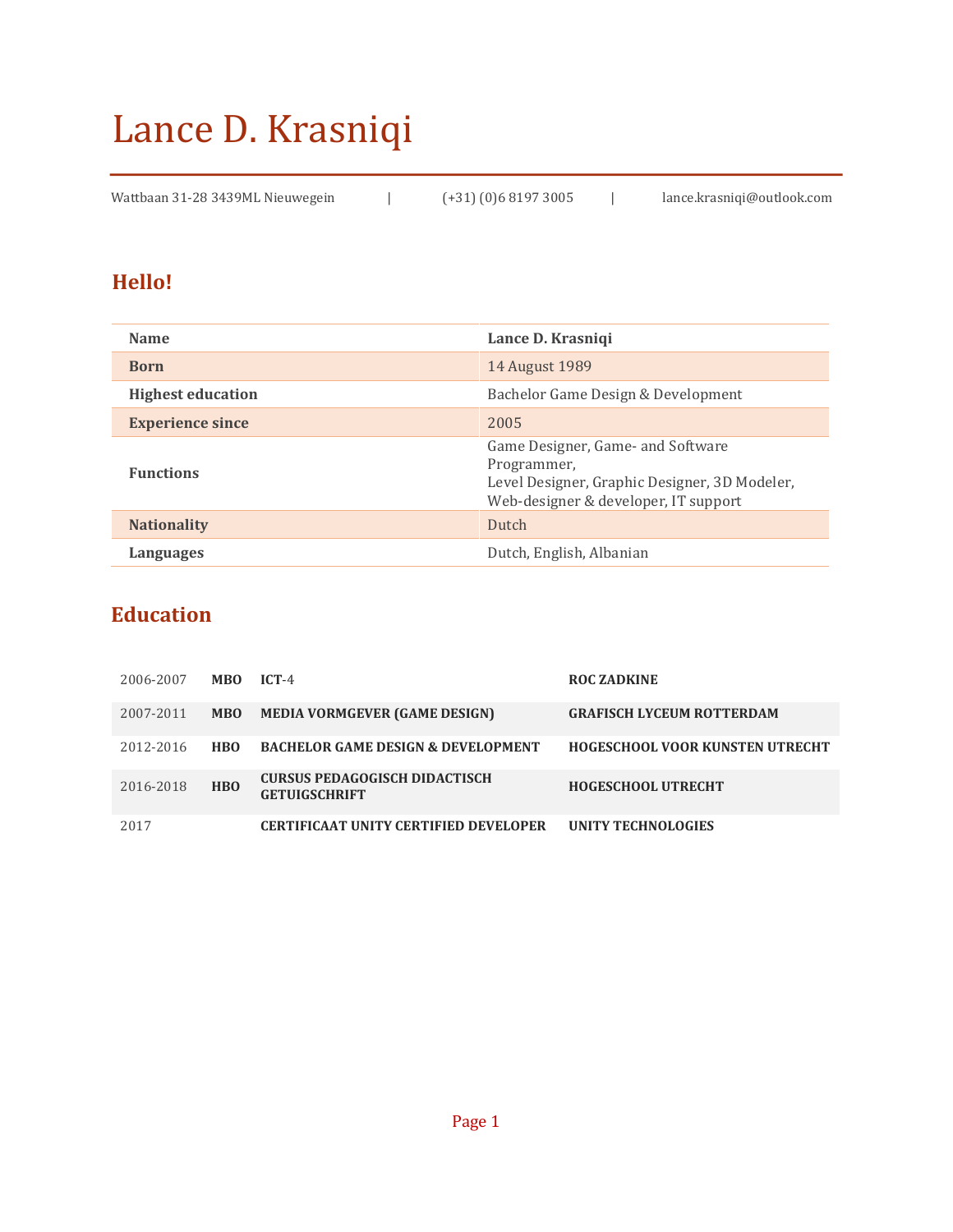# **Awards & Nominations**

| <b>YEAR</b> | TITLE                                                          | <b>LOCATION</b>      |
|-------------|----------------------------------------------------------------|----------------------|
| 2015        | 2 <sup>nd</sup> Place Indievelopment Audience Award            | Utrecht, Netherlands |
| 2015        | 2 <sup>nd</sup> Place Indievelopment Student Award             | Utrecht, Netherlands |
| 2015        | Winner INDIGO Award                                            | Utrecht, Netherlands |
| 2016        | Winner Central European Game Conference Award                  | Vienna, Austria      |
| 2016        | Winner Dutch Game Awards - Best Student Art Direction          | Utrecht, Netherlands |
| 2016        | Unity Awards 2016 Nominations: Golden Globe, Best Student Game | Los Angeles, USA     |

# **Skills & Abilities**

| <b>DEVELOPMENT</b>                             | <b>GOOD</b> | <b>INTERMEDIATE</b> | <b>EXPERT</b> |
|------------------------------------------------|-------------|---------------------|---------------|
| Unity3D 5.x and 2018+                          |             |                     | $\mathbf X$   |
| Unreal Engine 4+                               | X           |                     |               |
| MonoGame / XNA                                 |             |                     | $\mathbf X$   |
| Construct 2+                                   | $\mathbf X$ |                     |               |
|                                                |             |                     |               |
| C#                                             |             |                     | $\mathbf X$   |
| $C++$                                          | X           |                     |               |
| Java                                           |             | X                   |               |
| Web (HTML, CSS, PHP and JS)                    |             | $\mathbf X$         |               |
| <b>DESIGN &amp; ART</b>                        | GOOD        | <b>INTERMEDIATE</b> | <b>EXPERT</b> |
| Adobe Suite (all software)                     |             |                     | $\mathbf X$   |
| Autodesk Maya                                  | X           |                     |               |
| <b>Autodesk Max</b>                            |             | X                   |               |
| Pixel Art                                      |             | $\mathbf X$         |               |
| <b>SPECIALISED SOFTWARE</b>                    | GOOD        | <b>INTERMEDIATE</b> | <b>EXPERT</b> |
| Version Control (Git, SVN and Mercury)         |             |                     | X             |
| Issue tracking (Github, Gitlab, Kraken, Trello |             |                     | X             |
| and Jira)                                      |             |                     |               |
| Android Studio                                 |             |                     |               |

*Visual Studio 2015 and newer* x